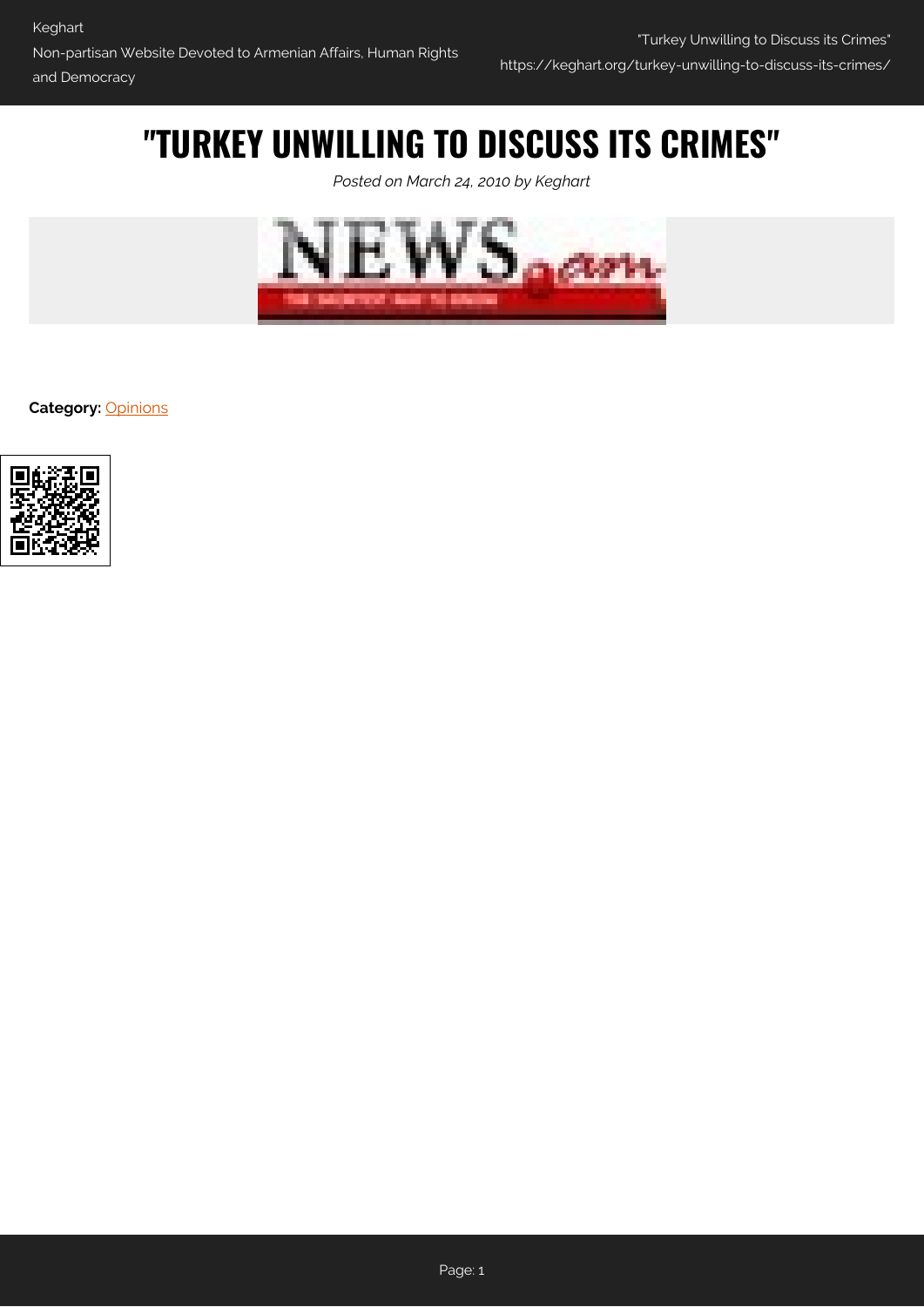Keghart Non-partisan Website Devoted to Armenian Affairs, Human Rights and Democracy

 $\pmb{\times}$ 

 $\pmb{\times}$ 

Thomas Hammarberg,CE CE Commissioner for Human Rights [NewsAm](http://news.am/en/news/17330.html), 23 March 2010

"Historical controversies should not hold human rights hostage. One-sided interpretations or distortions of historical events have sometimes led to discrimination of minorities, xenophobia and renewal of conflict. It is crucial to establish an honest search for the truth" said Thomas Hammarberg, Council of Europe Commissioner for Human Rights, in his latest Viewpoint published on March 22.

## $\pmb{\times}$

×

Thomas Hammarberg,CE CE Commissioner for Human Rights [NewsAm](http://news.am/en/news/17330.html), 23 March 2010

"Historical controversies should not hold human rights hostage. One-sided interpretations or distortions of historical events have sometimes led to discrimination of minorities, xenophobia and renewal of conflict. It is crucial to establish an honest search for the truth" said Thomas Hammarberg, Council of Europe Commissioner for Human Rights, in his latest Viewpoint published on March 22.

Atrocities in the past must be recognized, documented and learned from — but not distorted or misused for political purposes.

Gross human rights violations in the past continue to affect relations in today's Europe. In some cases the right lessons have been learned; genuine knowledge of history has facilitated understanding, tolerance and trust between individuals and peoples. However, some serious atrocities are denied or trivialised, which has created new tensions. There are also cases where violations in the past have been exploited in chauvinistic propaganda, causing division and hatred. Bogus interpretations of history have in fact been used to justify discrimination, racism, anti-Semitism and xenophobia.

"Coming to terms with history is always essential, but particularly crucial in cases of massive atrocities and human rights violations. Such crimes cannot be ignored without severe consequences. Prolonged impunity or lack of acknowledgment over several generations tends to create bitterness among those who identify themselves with the victims. This, in turn, can poison relations between people who were not even born when the events in question took place," said the Commissioner.

He also states that "even more controversial has been — and is — the very description of the enforced mass displacement, the ensuing deaths as well as the outright killings of ethnic Armenians in 1915 under the Ottoman Empire. Even though this happened before the creation of the new Turkish republic, there has been unwillingness there to discuss these crimes. Writers and journalists who raised the issue were brought to trial. Now, the first steps towards recognizing the facts have at long last been taken — through academic discussions — but more needs to be done."